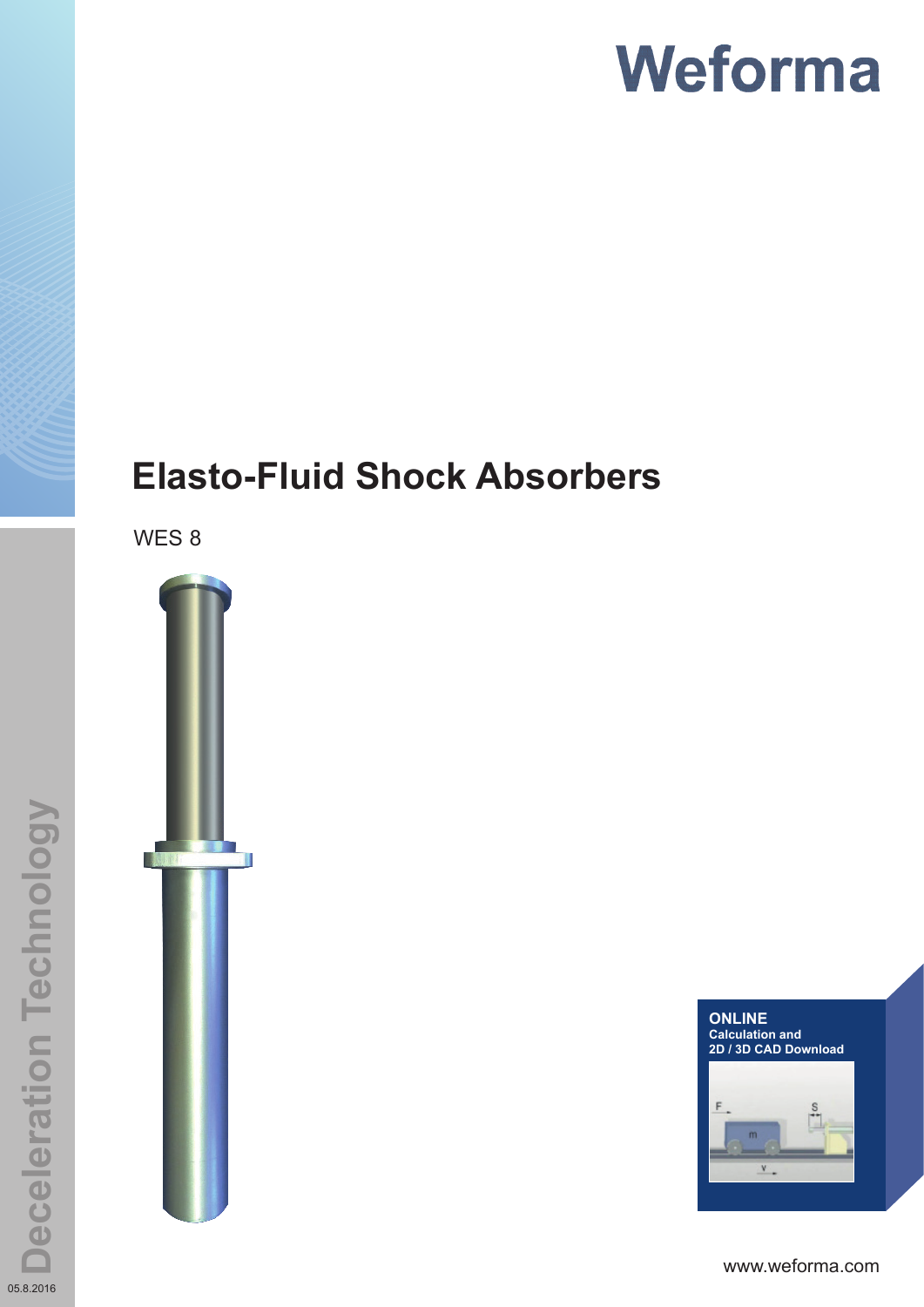

### **Benefits**

| Damping medium            | High-viscosity elastomer                    |
|---------------------------|---------------------------------------------|
| <b>Energy absorption</b>  | Max. 1.000.000 Nm                           |
| <b>Surface protection</b> | Pressure tube zinc plated / Housing painted |
| <b>Deceleration</b>       | Progressive, customer specific              |
| <b>Temperature</b>        | $-10^{\circ}$ C - +60 $^{\circ}$ C          |
| <b>RoHS</b> compliant     | Directive 2002/95/EG                        |
| <b>Applications</b>       | Sluices, Flight simulators, Metal industry  |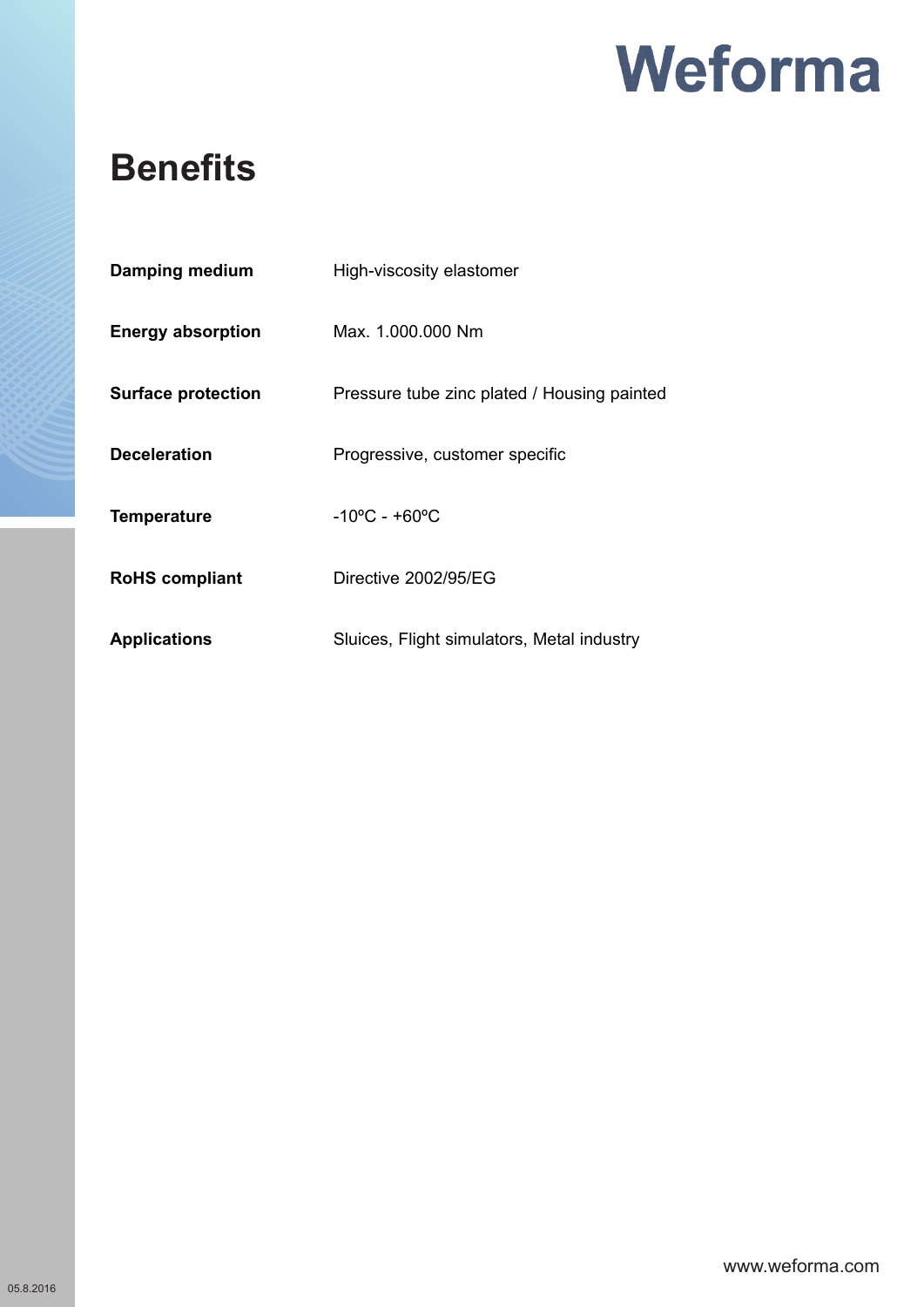## **Operating Principle**



### **Function**

Shock absorbers of series WES have been developed based on the principle of the hydrostatic compression of visco-elastic fluids. Two characteristics are taken advantage of: compressibility and viscosity

- this means that in a product the dual function of a shock absorber and a spring can be used or each function can be used separately.

#### **Shock absorber:**

The weight is cushioned by the fluid friction in the throttling port of the piston head and/or in the annular clearance between piston and reservoir.

Resetting of the piston rod is effected by the slackening of the compressed visco-elastic fluid.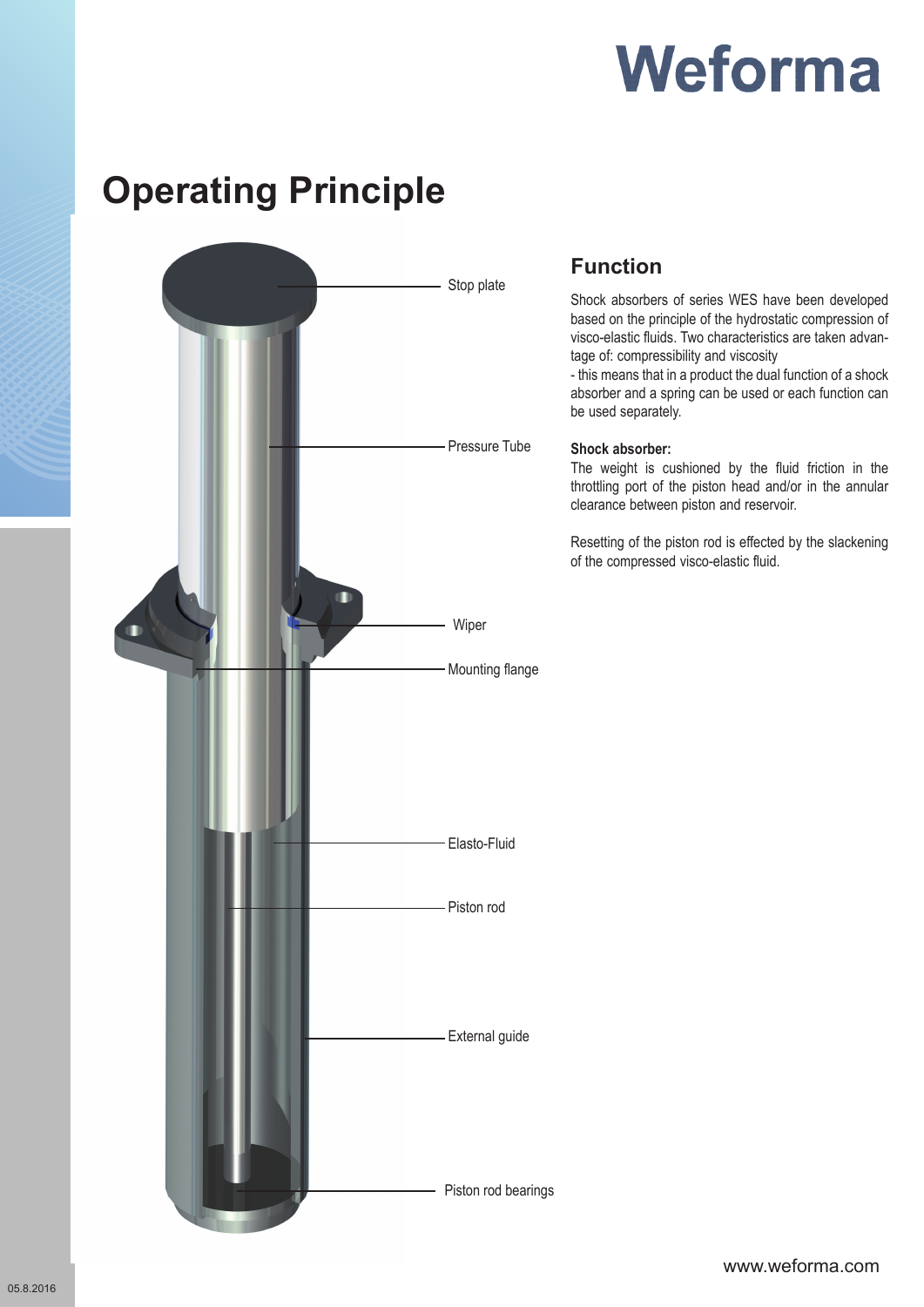

### **DIMENSIONS**

|                 | Α    | B    | $\sim$<br>U | D  | E  | E  | G   | Н   | ØJ  | ØK  | ØL  | ØΜ  | N  |
|-----------------|------|------|-------------|----|----|----|-----|-----|-----|-----|-----|-----|----|
|                 | mm   | mm   | mm          | mm | mm | mm | mm  | mm  | mm  | mm  | mm  | mm  | mm |
| WES-8-100-400   | 1120 | 660  | 460         | 25 | 20 | 15 | 175 | 140 | 130 | 150 | 110 | 140 | 18 |
| WES-8-150-500   | 1350 | 775  | 575         | 30 | 25 | 20 | 215 | 170 | 140 | 185 | 120 | 150 | 22 |
| WES-8-220-400   | 1258 | 783  | 475         | 30 | 25 | 20 | 215 | 170 | 140 | 185 | 120 | 150 | 22 |
| WES-8-250-650   | 1750 | 1025 | 725         | 30 | 25 | 20 | 215 | 170 | 155 | 185 | 135 | 170 | 22 |
| WES-8-400-850   | 2185 | 1250 | 935         | 35 | 25 | 25 | 265 | 210 | 175 | 235 | 150 | 190 | 27 |
| WES-8-600-1050  | 2555 | 1420 | 1135        | 35 | 25 | 25 | 265 | 210 | 200 | 235 | 175 | 215 | 27 |
| WES-8-800-1200  | 2935 | 1630 | 1305        | 40 | 35 | 30 | 300 | 240 | 220 | 270 | 190 | 235 | 30 |
| WES-8-1000-1300 | 3225 | 1820 | 1405        | 40 | 35 | 30 | 300 | 240 | 230 | 270 | 205 | 248 | 30 |

### **PERFORMANCE**

|                 | Stoke |            | Energy absorption |           | Counterforce |         | Weight |
|-----------------|-------|------------|-------------------|-----------|--------------|---------|--------|
|                 | mm    | <b>kNm</b> | kNm/h             | FG min kN | FG max kN    | max m/s | kg     |
| WES-8-100-400   | 400   | 100        | 1000              | 30,0      | 161.9        |         | 63     |
| WES-8-150-500   | 500   | 150        | 1500              | 41,5      | 201,4        |         | 90     |
| WES-8-220-400   | 400   | 220        | 2200              | 45,0      | 270,0        |         | 100    |
| WES-8-250-650   | 650   | 250        | 2500              | 45,0      | 253,0        | $\cdot$ | 135    |
| WES-8-400-850   | 850   | 400        | 4000              | 49,6      | 307,9        |         | 218    |
| WES-8-600-1050  | 1050  | 600        | 6000              | 47,5      | 351,5        | 3       | 295    |
| WES-8-800-1200  | 1200  | 800        | 8000              | 64,2      | 441,0        | 3       | 420    |
| WES-8-1000-1300 | 1300  | 1000       | 10000             | 85,0      | 534,0        |         | 470    |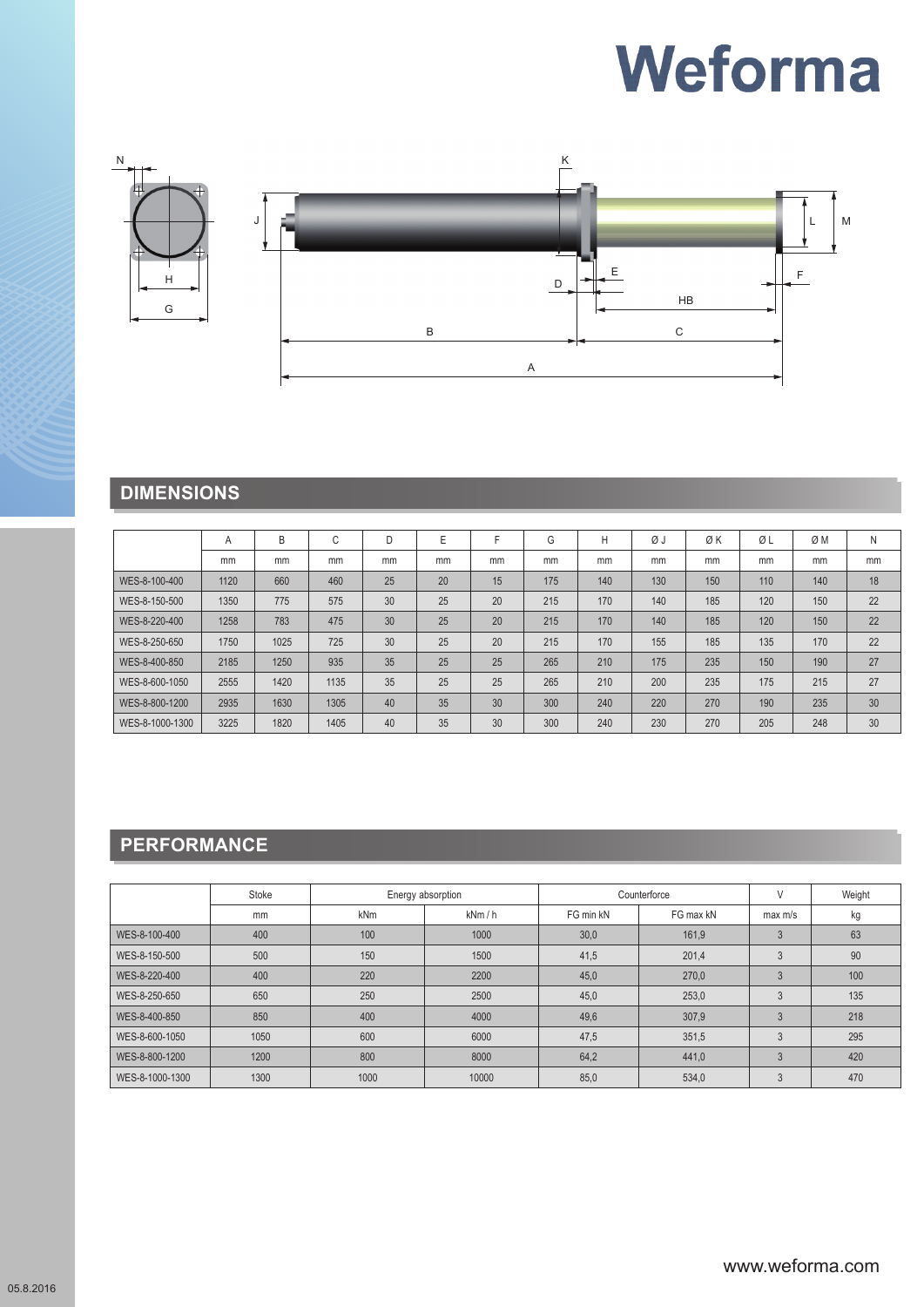

### **Pre-stressed elasto-fluid damper and spring**





 $F = F0 + KS + CV^x$  $x: 0, 1 < x < 0, 2$ 

Shock absorber without resetting

 $F = CV^x$  $x: 0, 1 < x < 0, 4$ 

| F <sub>0</sub>             | Static prestrain     |
|----------------------------|----------------------|
| K                          | Static rigidity      |
| S                          | Stroke               |
| $C: kN$ (m/s) <sup>x</sup> | Velocity coefficient |
|                            | Velocity             |
| X                          | 0,1 to 0,4           |